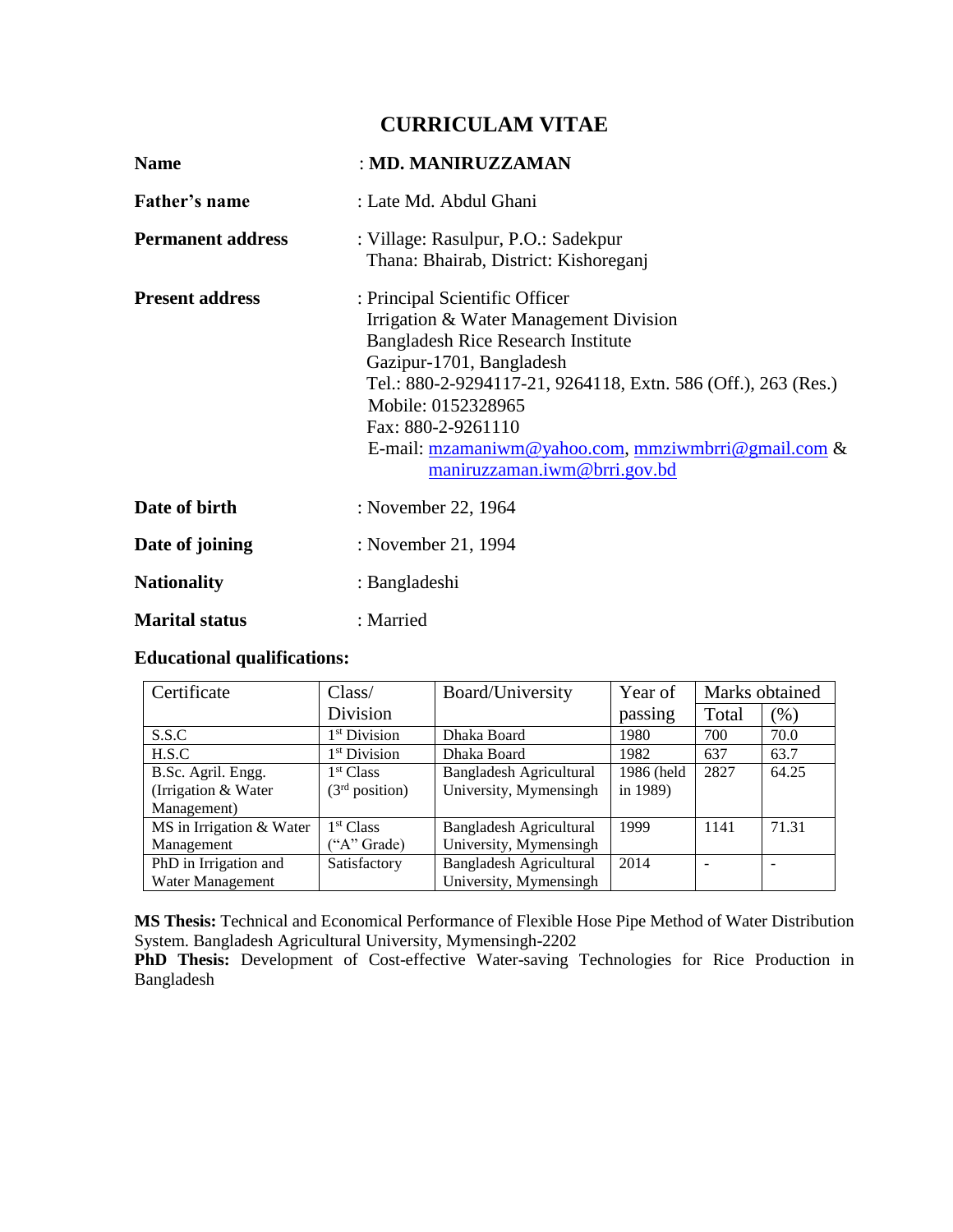## **Training: In-country**:

| Title                                    | Organized by/Venue               | Duration                   |
|------------------------------------------|----------------------------------|----------------------------|
| Comprehensive Training in Agril. Engg. & | Faculty of Agril. Engg. & Tech., | June 17-23, 1989           |
| Tech.                                    | BAU, Mymensingh                  |                            |
| <b>Research Planning and Evaluation</b>  | BARC, Dhaka & BARI, Gazipur      | June 06-20, 1991           |
| Rice Production, Applied Research,       | <b>BRRI, Gazipur</b>             | Dec. 03, 1994 - Jan. 31,   |
| Communication & Administration           |                                  | 1995                       |
| EIA Course-2000                          | EGIS II Office, Dhaka            | June 06-20, 2000           |
| Irrigation Management and Land Use       | <b>BARD, Comilla</b>             | March 20-April 01, 2004    |
| <b>Development Planning</b>              |                                  |                            |
| <b>Groundwater Management</b>            | BUET, Dhaka & DUT, The           | August 21-24, 2005         |
|                                          | Netherlands                      |                            |
| AWhere-ACT and GIS based BCA             | <b>BRRI</b> and <b>CIMMYT</b>    | May 08-09, 2006            |
| Capacity Development for farm            | FAO, Bioforsk, Norway and        | October 08-12, 2012        |
| Management Strategies to Improve Crop    | <b>BRRI</b>                      |                            |
| Water Productivity using AquaCrop Model  |                                  |                            |
| Decision Support System for Agro-        | <b>BRRI</b> , Gazipur            | February 09-13, 2013       |
| technology Transfer (DSSAT) Model        |                                  |                            |
| <b>Training Course</b>                   |                                  |                            |
| <b>Effects of Climate Change on Food</b> | IWM, Dhaka                       | April 24-25, 2013          |
| Security                                 |                                  |                            |
| Climate Scenario, Water Resources        | CEGIS, Dhaka                     | June 09-15, 2013           |
| Availability Assessment and Crop         |                                  |                            |
| Modelling                                |                                  |                            |
| Modeling Climate Change Impact on        | BRAC-CDM, Rajendrapur,           | July 27- August 03, 2013   |
| <b>Bangladesh Agriculture</b>            | Gazipur                          |                            |
| <b>Climate Change Adaptation</b>         | CDMP, Dhaka                      | September 15-16, 2013      |
| Application of GIS and Remote Sensing in | BRAC-CDM, Savar, Dhaka           | November 02-07, 2013       |
| Crop Production and Natural Resource     |                                  |                            |
| Management                               |                                  |                            |
| 1st JAXA Training for ALOS-2 Data        | SPARRSO, Dhaka                   | February 17-19, 2014       |
| Applications using ALOS Archive Data     |                                  |                            |
| Modeling Climate Change Impact on        | BRAC-CDM, Savar, Dhaka           | June 07-19, 2014           |
| Bangladesh Agriculture using DSSAT       |                                  |                            |
| Modeling Crop Growth using InfoCrop      | BRAC-CDM, Savar, Dhaka           | August 19-23, 2014         |
| and WOFOST                               |                                  |                            |
| Crop Growth Modeling of Chickpea,        | BRAC-CDM, Savar, Dhaka           | August 26-28, 2014         |
| Maize, Jute and Sugarcane using DSSAT    |                                  |                            |
| Hands-on Training on IDRISI and GIS      | BRAC-CDM, Savar, Dhaka           | August 30 - Sept. 02, 2014 |
| JAXA SAR-Data Training preparing for     | SPARRSO, Dhaka                   | February 24-26, 2015       |
| ALOS-2 Satellite Data Use                |                                  |                            |
| Administrative and Financial Management  | NATP-2, PIU-BARC, Dhaka &        | November 06-18, 2018       |
|                                          | <b>BARD, Cumilla</b>             |                            |
| Good Governance                          | NATA, Gazipur                    | January 20-24, 2019        |

## **Overseas**:

| Title                                                                                                              | Organized by          | Duration              |
|--------------------------------------------------------------------------------------------------------------------|-----------------------|-----------------------|
| On Farm Irrigation and Water Management                                                                            | DTEC & AETC, Thailand | March 26-May 23, 1997 |
| Advance in Agricultural Water Productivity   Copenhagen University and<br>Assessment and Improvement in Irrigation | AIT. Thailand         | October 03-09, 2009   |
| Scheme                                                                                                             |                       |                       |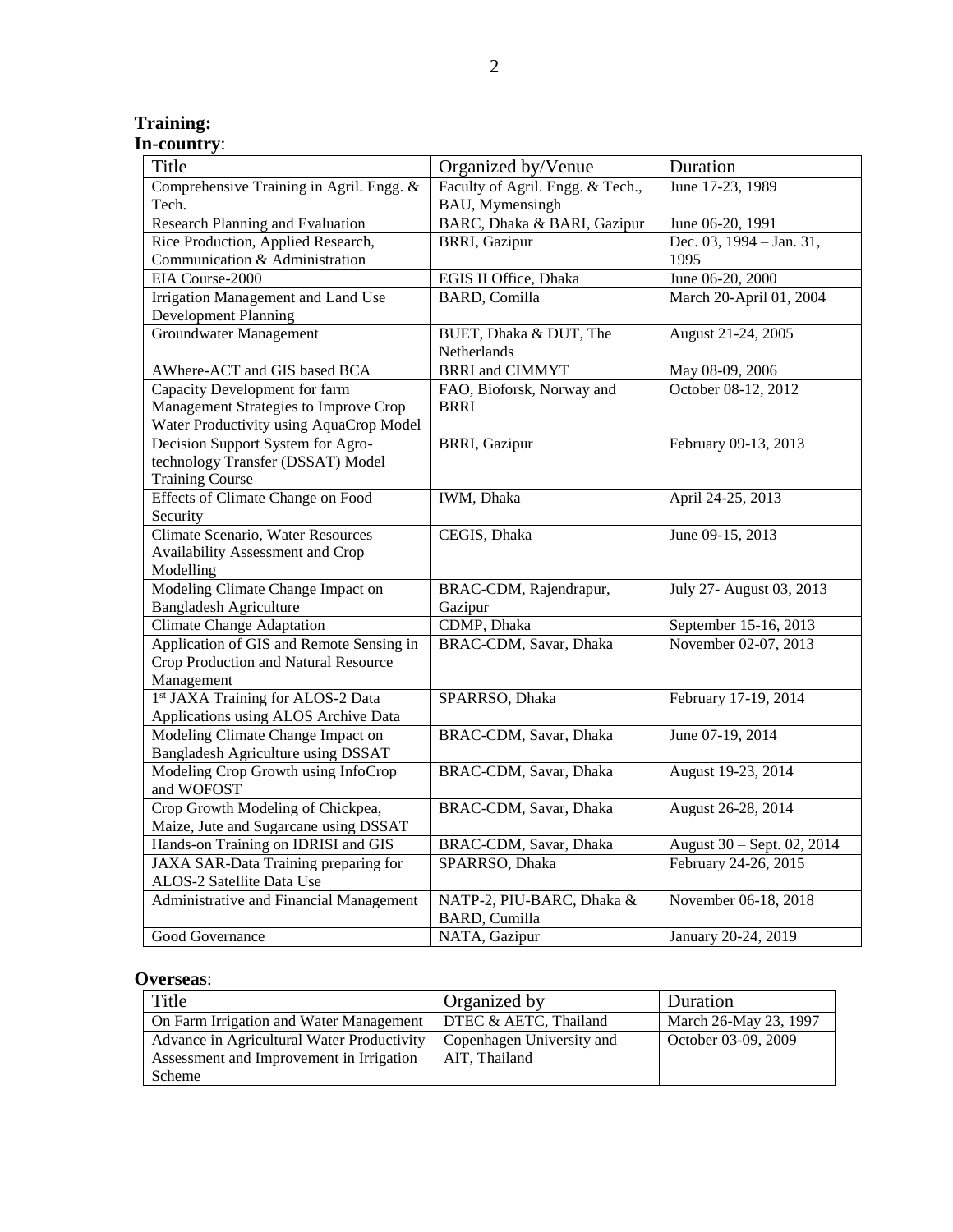## **Experiences:**

### **a) Research Experiences**

| <b>Designation</b>           | <b>Duration</b>            | Division & Organization   |
|------------------------------|----------------------------|---------------------------|
| Principal Scientific Officer | April, 2014 to date        | <b>IWM Division, BRRI</b> |
| Senior Scientific Officer    | April, 1999 to April, 2014 | <b>IWM Division, BRRI</b> |
| Scientific Officer           | June, 1995 to April, 1999  | BRRI R/S, Barishal        |
| Scientific Officer           | Nov., 1994 to June, 1995   | <b>IWM Division, BRRI</b> |
| Scientific Officer (Project) | Dec. 1989 to Oct., 1994    | <b>IWM Division, BARI</b> |

### **Working responsibilities:**

- To plan and design of research experiments related to field level water productivity, distribution system improvement and groundwater utilization;
- To execute the research program;
- To collect data and analyze;
- To write report(s) based on research findings; and
- To prepare concept note, research proposal and project related different reports as and when necessary basis

## **b) Project Work Experiences**

| <b>Project Title</b>                                                             | <b>Duration</b>                                   | <b>Funding</b> | <b>Working as</b>                           |
|----------------------------------------------------------------------------------|---------------------------------------------------|----------------|---------------------------------------------|
|                                                                                  |                                                   | <b>Source</b>  |                                             |
| Mitigating risk and scaling-out profitable cropping Nov., 2020 to date ACIAR,    |                                                   |                | Coordinator and PI,                         |
| system intensification practices in the salt-affected                            |                                                   | Australia      | & BRRI Part                                 |
| coastal zones of the Ganges Delta                                                |                                                   | <b>KGF</b>     |                                             |
| Modeling Climate Change Impact on Agriculture and Dec, 2020 to date              |                                                   | <b>KGF</b>     | Objective Leader-I &                        |
| developing mitigation and adaptation strategies for                              |                                                   |                | Deputy Coordinator,                         |
| sustaining agricultural production in Bangladesh (CRP-                           |                                                   |                | <b>BRRI</b> Part                            |
| II, Phase-II)                                                                    |                                                   |                |                                             |
| Cropping system intensification in the salt-affected                             | Nov., 2015 to Oct. ACIAR,                         |                | Principal Investigator,                     |
| coastal zones of Bangladesh and West Bengal, India                               | 2020                                              | Australia      | & BRRI Part                                 |
| (LWR/2014/73)                                                                    |                                                   | <b>KGF</b>     |                                             |
| Improving water use for dry season agriculture by                                | Aug., 2014- June, ACIAR,                          |                | Principal Investigator,                     |
| marginal and tenant farmers in the Eastern Gangetic                              | 2019                                              | Australia      | <b>BRRI</b> Part                            |
| Plains (LWR/2012/079)<br>Modeling Climate Change Impact on Agriculture and July, | 2015                                              | to KGF         |                                             |
| developing mitigation and adaptation strategies for June, 2018                   |                                                   |                | Objective Leader-I &<br>Deputy Coordinator, |
| sustaining agricultural production in Bangladesh (CRP-                           |                                                   |                | <b>BRRI</b> Part                            |
| II, Phase-I)                                                                     |                                                   |                |                                             |
| Climate<br>Vulnerabilities<br>Change<br>Impacts,                                 | and Dec.,<br>2011                                 | to Norway      | <b>Working Scientist</b>                    |
| Adaptation: Sustaining Rice Production in Bangladesh                             | June, 2014                                        |                |                                             |
| Development and Dissemination of Water Saving Rice July,                         | 2010                                              | to <b>IRRI</b> | <b>Working Scientist</b>                    |
| Technologies in South Asia" (Phase-II)                                           | June, 2014                                        |                |                                             |
| Development and Dissemination of Water Saving Rice July,                         | 2006                                              | to IRRI        | <b>Working Scientist</b>                    |
| Technologies in South Asia" (Phase-I)                                            | June, 2010                                        |                |                                             |
| Adoptive Crop Agriculture Including Innovative Oct.,                             | 2006                                              | to DFID        | <b>Working Scientist</b>                    |
| Farming Practices in Coastal Region of Bangladesh                                | June, 2008                                        |                |                                             |
| Integrated Crop Management (ICM) sub-project                                     | Oct., 2001 - June, PETRRA, IRRI Working Scientist |                |                                             |
|                                                                                  | 2004                                              |                |                                             |
| Rice-Wheat System Research project                                               | 2000<br>July,                                     | to IRRI        | <b>Working Scientist</b>                    |
|                                                                                  | June, 2001                                        |                |                                             |
| A Study on Recharge and Depletion Characteristics of Dec.,                       | 1989                                              | to DFID        | Scientist<br>Working                        |
| Aquifers in Cumilla Region                                                       | June, 1992                                        |                | (Project)                                   |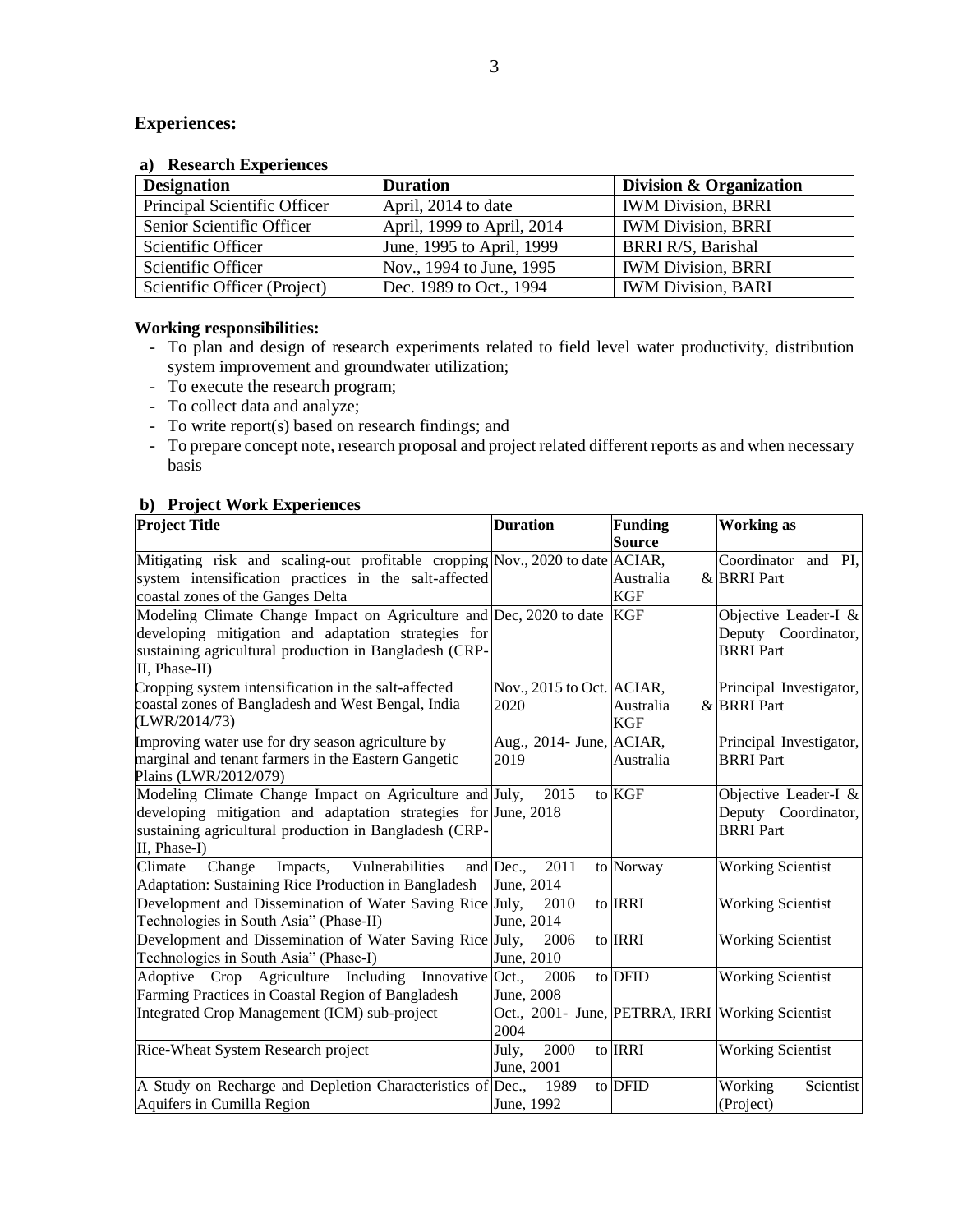#### **Publications:**

### **A. Research Articles:**

- B.R. Khan, M. Mainuddin, M.A.A. Miah, M.N. Molla & **M. Maniruzzaman.** 1992. Evapotranspiration from lentil. J. Agric. Engg.,Vol. 6 (1&2): pp.63-68.
- B.R. Khan, M. Mainuddin, M.N. Molla & **M. Maniruzzaman.** 1994. Characteristics of border irrigation for wheat in a clayey soil. J. Agric. Science, Vol.21 (2): pp.278-295.
- **M. Maniruzzaman**, M.S.U. Talukder, B.R. Khan and M.M.U. Ahmed. 1995. Development of an orifice meter and its use for estimating annual groundwater abstraction rate of Muktagacha Thana. J. Agric. Science, Vol.22 (1): pp.73-82.
- **M. Maniruzzaman**, M.S.U. Talukder, M.A. Sattar and M.T. Islam. 2000. Economic performance of flexible hose pipe for irrigation water distribution from shallow tubewell. J. Agric. Engg., Vol.11  $(1&2): pp.23-37.$
- **M**. **Maniruzzaman**, M.M.Alam, F.I.M. Golam Wahed Sarker, M.T. Islam and M.N. Islam. 2001. Alternative water distribution system in a Deep Tubewell site: An economic evaluation. Bangladesh Rice J. 10(1&2): 67-73.
- M T Islam, L R Khan and **M Maniruzzaman.** 2001. Changes of drought in transplanted aman rice cultivation in Barind area. Bangladesh Rice J. 10(1&2): 75-81.
- **M**. **Maniruzzaman**, M.M.Alam, F.I.M. Golam Wahed Sarker, M.T. Islam and M.N. Islam. 2002. Water saving technique through improved water distribution system in Deep Tubewell area of Bangladesh. OnLine J. of Biological Science, Faisalabad, Pakistan, Vol. 2 (3): pp.178-182.
- **M. Maniruzzaman**, M.S.U. Talukder, M.A. Sattar and M.T. Islam. 2002. Performance of flexible hosepipe for water distribution from shallow tubewells. J. of the Institution of Engineers, Bangladesh. Agric. Engg. Division, Vol. 29/AE (1): pp.11-19.
- M.M. Alam, M.K. Mondal, **M**. **Maniruzzaman**, and M.N. Islam. 2002. Water savings techniques in minor irrigation: A review work. J. of Agric. Engg., Vol.13 (1&2): pp.27-35.
- M.T. Islam, L.R. Khan and **M**. **Maniruzzaman.** 2002. Relationship of rainfall and drought in rainfed rice cultivation in Barind area. J. of Agric. Engg., Vol.13 (1&2): pp.43-53.
- **M**. **Maniruzzaman**, M.M.Alam, F.I.M. Golam Wahed Sarker and M.N. Islam. 2002. Alternative improved distribution system for minimizing irrigation water loss and cost in Deep Tubewell areas. J. of Progressive Agriculture. Vol. 13 (1&2): pp.143-153.
- M A Sattar, **M Maniruzzaman**, F I M Golam Wahed Sarker and K K Sarker. 2002. Technical and economical performance of alternative irrigation distribution systems for promoting development through GO–NGO partnership. J. of Agricultural Economist Association. Vol. XII.
- **M. Maniruzzaman** and M M Alam. 2005. Suitable joint and length of Hose pipe for efficient water distribution in Shallow Tubewell Irrigation. J. of Progressive Agriculture. Vol. 16(2): pp.211-218.
- M.S. Kabir, **M. Maniruzzaman**, M.A. Saleque, J.C. Biswas and M.A. Sattar. 2007. Soil fertility mapping at micro level: A case of Jotgobardhan village in Kurigram district. Intl. J. BioRes. 3(1): 22-29.
- J.C. Biswas, **M. Maniruzzaman**, M.S. Kabir, M.A. Sattar and M.A. Saleque. 2007. Development of soil fertility map at village level for rice production. Bangladesh Rice J. 12(1&2): 9-15.
- **M. Maniruzzaman**, J.C. Biswas, M.S. Kabir, M.A. Saleque, and M.A. Sattar. 2008. Soil fertility mapping at micro level for rice production: Proshadkalua village. Bangladesh Rice J. 13(1): 23-29.
- J.C. Biswas, **M Maniruzzaman** M.A. Sattar and M G Neogi. 2008. Improvement of existing rice yield through recommended fertilizer and cultural management at farmers' field. Bangladesh Rice J. 13(1): 9-14.
- **M. Maniruzzaman** and J.C. Biswas. 2013. Water and fertilizer productivity in dry season irrigated rice at farmer's field. Bangladesh Rice J. 17(1&2): 55-62.
- **M Maniruzzaman,** Dr M S U Talukder, Dr K M Hassanuzzaman, Dr Jatish C Biswas and Dr Attila Nemes, 2015. Validation of the AquaCrop Model for Irrigated Rice Production under Varied Water Regimes in Bangladesh. Agric. Water Mgt. 159 (2015) 331–340.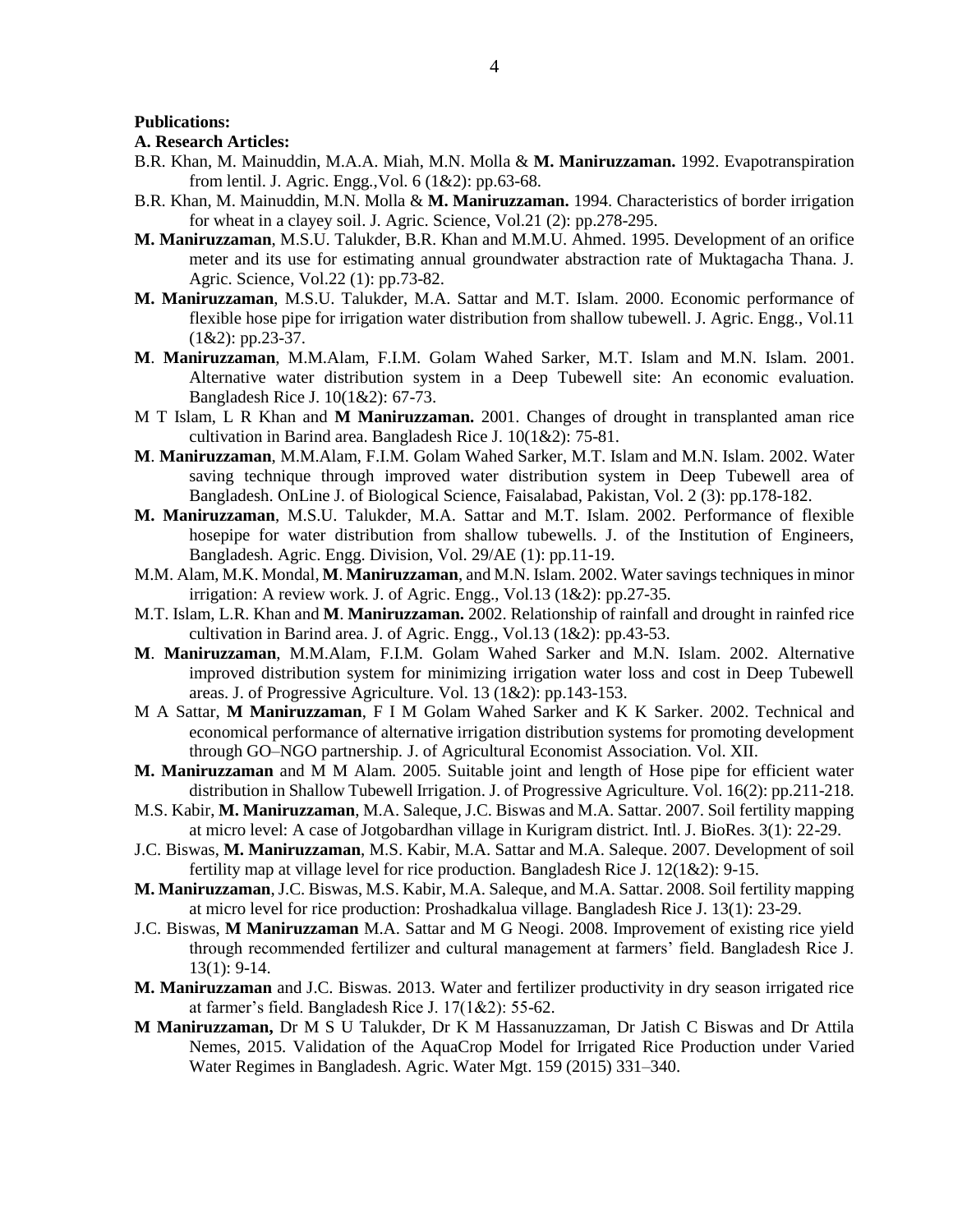- FIMGW Sarker. JC Biswas and **M Maniruzzaman,** 2014. Climate change adaptation and economic probability: Crop land shifting to mango orchard in Rajshahi region. Bangladesh Rice J.  $18(1&&2)$ : 8-17.
- **M. Maniruzzaman**, M. A. Muttaleb, A. K. Choudhury, S. Akhter, F. Ahmed, M. A. Aziz, M. M. Rahman, M. M. Miah, J. C. Biswas, M. A. Hamid, N. Kalra. 2017. Characterization of Inter-Seasonal Climatic Variability through Dry-season Rice productivity in the North-west Region of Bangladesh. Italian J. Agrometeorology 1/2017, DOI:10.19199/2017.1.2038-5625.005.
- Biswas, J. C., **M. Maniruzzaman**, U. A. Naher, M. M. Haque, M. B. Hossain, M. M. Rahman, M. M. U. Miah, A. K. Choudhury, S. Akhter, F. Ahmed, M. A. Hamid, N. Kalra and J. Furuya. 2017. Future climate change scenarios and anticipated performance of major cereals in Bangladesh. Intl. J. Agric. Environ. Res. 3(6): 4123-4148.
- M. M. Haque, J. C. Biswas, **M. Maniruzzaman**, A. K. Choudhury, U. A. Naher, M. B. Hossain, S. Akhter, F. Ahmed and N. Kalra. 2017. Greenhouse gas emissions from selected cropping patterns and adaptation strategies in Bangladesh. Intl. J. Dev. Res. 07 (11): 6832-16838.
- M. B. Hossain, M. M. Rahman, J. C. Biswas, M. M. U. Miah, S. Akhter, **M. Maniruzzaman**, A. K. Choudhury, F. Ahmed, M. H. K. Shiragi and N. Kalra. 2017. Carbon mineralization and carbon dioxide emission from organic matter added soil under different temperature regimes. Intl. J.Recycl Organic Waste Agric. DOI 10.1007/s40093-017-0179-1
- Biswas, J. C., M.B. Hossain, A.K. Choudhury, N. Kalra and **M. Maniruzzaman**. 2017. Climatic Variability and Wet Season Rice (*Oryza sativa* L.) Productionin North-West Bangladesh. The Agriculturists 15(1): 68-80.
- M. M. Rahman, J. C. Biswas, **M. Maniruzzaman**, A. K. Choudhury and F. Ahmed. 2017.Effect of Tillage Practices and Rice Straw Management on Soil Environment and Carbon Dioxide Emission. The Agriculturists 15(1):127-142
- **M. Maniruzzaman**, J. C. Biswas, M. B. Hossain, M. M. Haque, U. A. Naher, A. Biswas, A. K. Choudhury, S. Akhter, F. Ahmed, M. M. Rahman and N Kalra. 2017. Evaluating the CERES-Rice model under dry season irrigated rice in Bangladesh: Calibration and validation. J. Agril. Crop Res., 5(6): 96-107
- N. Kalra, J. C. Biswas, **M. Maniruzzaman**, A. K. Choudhury, S. Akhter, F. Ahmed, M. A. Aziz, M. M. Rahman and M. M. Miah. 2017. Advanced computational procedures for the understanding of agricultural processes. Current Sci., 113(2): 208-209
- F. Ahmed, A. K. Choudhury, S. Akhter, M. A. Aziz, J. C. Biswas, **M. Maniruzzaman**, M. Main U. Miah, M. M. Rahman, M. A. H. S. Jahan, I. M. Ahmed, R. Sen, S. Ishtiaque, A. F. M. T. Islam, M. M. Haque, M. B. Hossain, N. Kalra and M. H. Rahman. 2017. Calibration and Validation of Decision Support System for Agro-Technology Transfer Model for Simulating Growth and Yield of Maize in Bangladesh. American J. Plant Sci., 8, 1632-1645(DOI: 10.4236/ajps.2017.87113)
- R. Sen, A. K. Choudhury, S. Akhter, S. Ishtiaque, M. A. H. S. Jahan, F. Ahmed, J. C. Biswas, **M. Maniruzzaman**, M. M. U. Miah, M. M. Rahman, N. Kalra, M. A. Aziz and A. S. M. M. R. Khan. 2017. Simulating nitrogen and irrigation effectson wheat production in Bangladesh under changing climate. American J. Plant Sci., 8: 1593-1606 (DOI: 10.4236/ajps.2017.87110)
- Hossain, M. B., Yesmin, S., **Maniruzzaman, M**., & Biswas, J. C. 2017. Irrigation scheduling of rice (Oryza sativa L.) using CROPWAT model in the western region of Bangladesh. *The Agriculturists*, *15*(1), 19-27.
- **M. Maniruzzaman**, J. C. Biswas, M B Hossain, M MHaque, U A Naher& N Kalra. 2018. Extreme temperature events and rice production in Bangladesh. Environ. Natural Resor. Res., 8 (4): 62-74. doi:10.5539/enrr.v8n4p62
- Biswas J. C., N. Kalra, **M. Maniruzzaman**, A.K. Choudhury, M.A.H.S. Jahan, M.B. Hossain, S. Ishtiaque, M.M. Haque, W. Kabir. 2018. Development of mungbean model (*MungGro*) and its application for climate change impact analysis in Bangladesh. Ecological Modelling 384 (2018) 1–9.<https://doi.org/10.1016/j.ecolmodel.2018.05.024>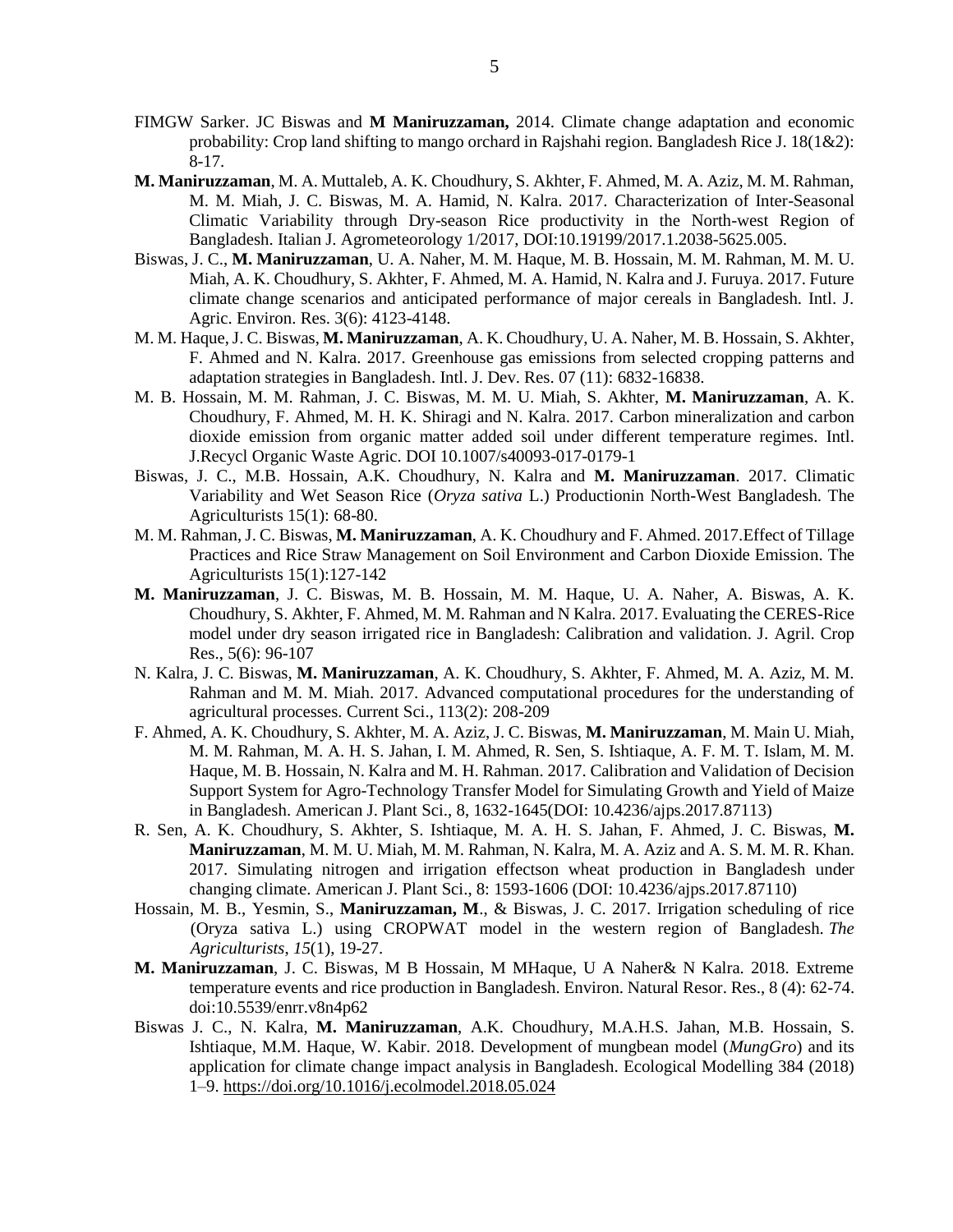- **M. Maniruzzaman**, J. C. Biswas, M. B. Hossain, M. M. Haque, U. A. Naher, A. K. Choudhury,S. Akhter, F. Ahmed, R. Sen, S. Ishtiaque, M. M. Rahman and N. Kalra. 2018. Effect of elevated air temperature and carbon dioxide levels on dry season irrigated rice productivity in Bangladesh. Am. J. Plant Sci., 9: 1557-1576. DOI: 10.4236/ajps.2018.97114
- Biswas, J. C., **M. Maniruzzaman**, M. B. Hossain, H. Ali1, W. Kabir and N. Kalra. 2018. Model Development for Life Cycle Assessment of Rice Yellow Stem Borer under Rising Temperature Scenarios. Curr. Inves. Agri. Curr Res 2(4): 1-7.
- A. K. Choudhury, S. Ishtiaque, R. Sen, M.A.H.S. Jahan, S. Akhter, F. Ahmed1, J. C. Biswas, **M. Manirruzaman**, M. B. Hossain, M. M. Miah, M. M. Rahman, T.Zahan, A.S.M.M.R. Khanand N Kalra. 2018. Calibration and Validation of DSSAT Model for Simulating Wheat Yield in Bangladesh. Haya: The Saudi J. Life Sci., 3 (4):356-364 (DOI: 10.21276/haya.2018.3.4.3)
- Biswas, J. C., A. K. Choudhury, M. M. U. Miah, **M. Maniruzzaman**, F. Ahmed, S. Akhter, M. M. Rahman, M. A. Aziz, M. A. Hamid, Wais Kabir, N Kalra. 2018. Climatic Change Concerns in Bangladesh Agriculture. Haya: The Saudi J. Life Sci., 3: 329-338 (DOI: 10.21276/haya.2018.3.3.18)
- S. Ishtiaque, R. Sen, M. A. H. S. Jahan, A. K. Choudhury, S. Akhter, F. Ahmed, J. C. Biswas, **M. Manirruzaman**, M. Muinnuddin Miah, M. M. Rahman, A. S. M. M. R. Khan, Naveen Kalra & M. B. Hossain. 2018. Simulating wheat yield under changing temperature, carbon dioxide and solar radiation levels in Bangladesh. Global J. Sci. Frontier Res. D: Agric Veterinary, 18 (2): 27- 36.
- M.A.H.S. Jahan, R. Sen, S. Ishtiaque, A. K. Choudhury, S. Akhter, F. Ahmed, J. C. Biswas, **M. Manirruzaman**, M. M. Miah, M.M. Rahman, N. Kalra. 2018. Optimizing sowing window for wheat cultivation in Bangladesh using CERES-wheat crop simulation model. Agric. Ecosys Environ, 258: 23-39.
- Biswas, J. C., M. M. Haque, **M. Maniruzzaman**, M. H. Ali, W. Kabir and N. Kalra. 2019. Natural hazards and livestock damage in Bangladesh. Natural Hazards, DOI: [10.1007/s11069-019-03768-0](https://www.researchgate.net/deref/http%3A%2F%2Fdx.doi.org%2F10.1007%2Fs11069-019-03768-0?_sg%5B0%5D=kIFYVXJ9bFyita3F6NimPmqZYfDYXMxEQFgAXwTNsfhV_uX3CHlMKZIS69jzsSMkOWAXp9mmvQsN-okgtb85h-HlhQ.x9ec7WqCSrc3PYtBq2y8U8u55CkUPD2T71NDJONlqKJUzLF1GfjeF1efaoGOMAB4AKbWvePHSpVDCTJCcYejOQ)
- Biswas, J. C., N. Kalra, **M. Maniruzzaman**, M. M. Haque, U. A. Naher, M. H. Ali, W. Kabir and S. Rahnamayan. 2019. Soil Fertility Levels in Bangladesh for Rice Cultivation. Asian J. Soil Sci. Plant Nutr., 4(4): 1-11.
- Yesmin, M. S., **Maniruzzaman, M.**, Hossain, M. B., Gaydon, D., Mostafizur, A. B. M., Kabir, M. J., ... & Bell, R. (2019). Selection of suitable sowing window for boro rice in coastal regions of Bangladesh. *Journal of the Indian Society of Coastal Agricultural Research*, *37*(2), 134-143.
- Hossain, M. B., **Maniruzzaman, M.**, Yesmin, M. S., Mostafizur, A. B. M., Kundu, P. K., Kabir, M. J., ... & Mainuddin, M. (2019). Water and soil salinity dynamics and dry season crop cultivation in coastal region of Bangladesh. *Journal of the Indian Society of Coastal Agricultural Research*, *37*(2), 24-31.
- Mainuddin, M., Bell, R. W., Gaydon, D. S., Kirby, J. M., Barrett-Lennard, E. G., Glover, M., Akand, M. A. R., Maji, B., Ali, A. A., Brahmachari, K., **Maniruzzaman, M.**, Aziz, M. A., Burman, D., Biswas, J. C., Rahman, M. M & Sarangi, S. K. (2019). An overview of the Ganges coastal zone: climate, hydrology, land use, and vulnerability. *Journal of the Indian Society of Coastal Agricultural Research*, *37*(2), 1-11.
- Bell, R. W., Mainuddin, M., Barrett-Lennard, E. G., Sarangi, S. K., **Maniruzzaman, M.**, Brahmachari, K., ... & Hossain, M. B. (2019). Cropping systems intensification in the coastal zone of the Ganges delta: opportunities and risks. *J. Indian Soc. Coast. Agric. Res*, *37*, 153-161.
- Mainuddin, M., Rahman, M. A., **Maniruzzaman, M.**, Sarker, K. K., Mandal, U. K., Nanda, M. K., ... & Kirby, M. (2019). The water and salt balance of Polders/Islands in the Ganges Delta. *J. Indian Soc. Coast. Agric. Res*, *37*, 45-50.
- Biswas, J. C., A. F. M. T. Islam, M. M. Haque, **M. Maniruzzaman**, M. B. Hossain, A. K. Choudhury, U.A. Naher, M. H. Ali, W. Kabir, N. Kalra and S. Rahnamayan. 2019. Socio-Ecological Vulnerabilities and Major Cereal Crops Production in Bangladesh. J. Food Sci. Eng., 9: 231-243, doi: 10.17265/2159-5828/2019.06.006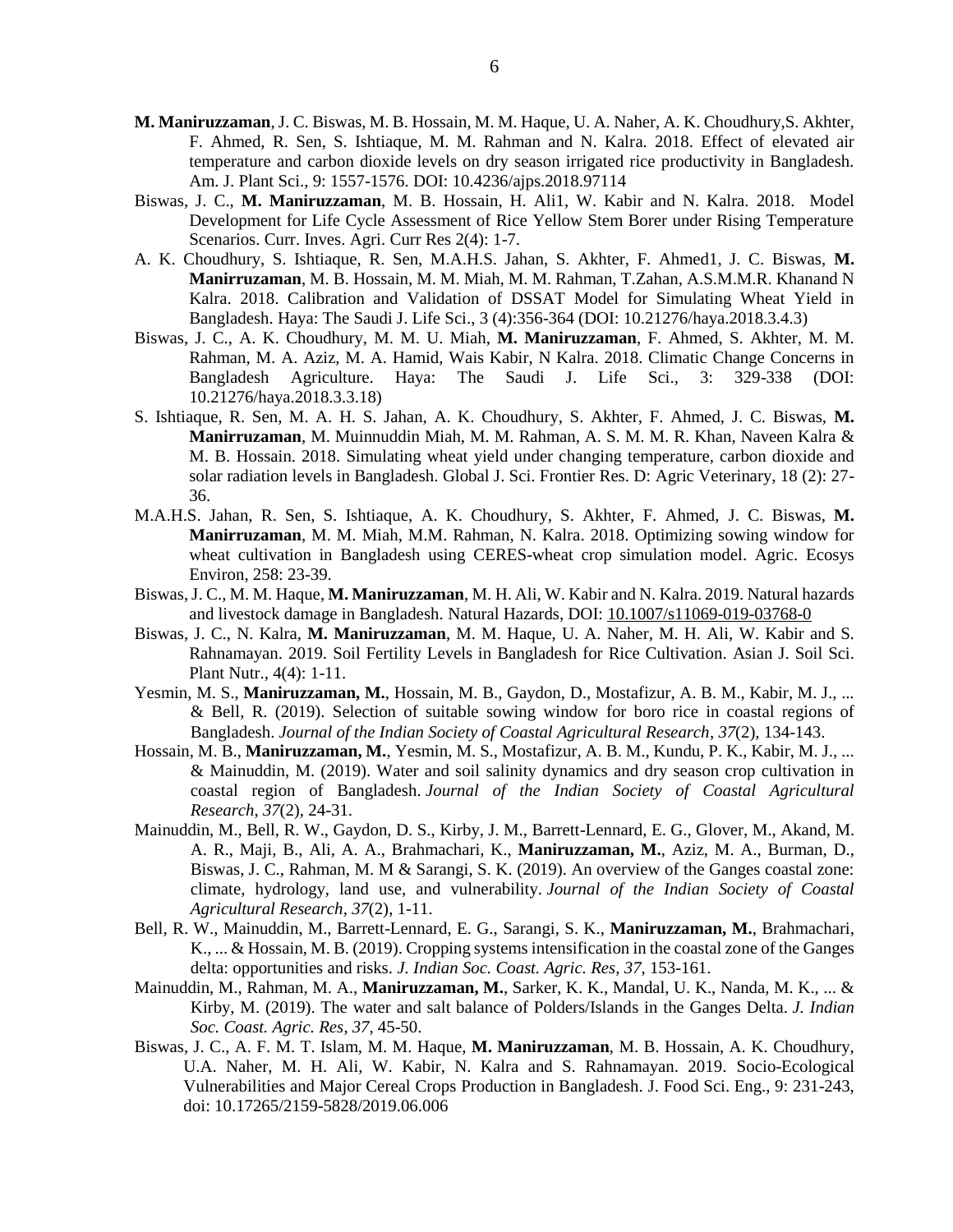- Biswas, J. C., **M. Maniruzzaman**, M. M. Haque, M. B. Hossain, M. M. Rahman, U. A. Naher, M. H. Ali and W. Kabir. 2019. Extreme Climate Events and Fish Production in Bangladesh. Environ. Natural Resour. Res., 9(1), doi:10.5539/enrr.v9n1p1
- M. A. Alam, M. M. Rahman, J. C. Biswas, S, Akhter, **M. Maniruzzaman**, A. K. Choudhury, M. A. H. S. Jahan, M. M. U. Miah, R. Sen, M. Z. U. Kamal, M. A. Mannan, H. K. Shiragi, W. Kabir and N. Kalra. 2019. Nitrogen transformation and carbon sequestration in wetland paddy feld of Bangladesh. Paddy Water Environ.,<https://doi.org/10.1007/s10333-019-00693-7>
- U. A. Naher, I. U. Sarker, A. Jahan, **M. Maniruzzaman**, A. K. Choudhury, N. Kalra and J. C. Biswas. 2019. Nutrient Mineralization and Soil Biology as Influenced by Temperature and Fertilizer Management Practices. Sains Malay., 48(4): 735–744, [http://dx.doi.org/10.17576/ jsm-2019-4804-](http://dx.doi.org/10.17576/%20jsm-2019-4804-05) [05](http://dx.doi.org/10.17576/%20jsm-2019-4804-05)
- Biswas, J. C., N. Kalra, **M. Maniruzzaman**, U. A. Naher and M. M. Haque. 2019. Soil Health Assessment Methods and Relationship with Wheat Yield. Open J. Soil Sc., 9: 189-205. <https://doi.org/10.4236/ojss.2019.99011>
- Biswas, J. C., **M. Maniruzzaman**, U. A. Naher, T. Zahan, M. M. Haque, M. H. Ali, W.Kabir, N. Kalra and S. Rahnamayan. 2019. Prospect of developing soil health index in Bangladesh. Current Invest. Agric. Current Res., 6 (2): 735-743, DOI: 10.32474/CIACR.2019.06.000234
- Schmidt, E., Sugden, F., Scobie, M., Mainuddin, M., Leder, S., Mishra, R., **Maniruzzaman, M.**, ....... & da Silva, S. (2019). project Improving water use for dry season agriculture by marginal and tenant farmers in the Eastern Gangetic Plains.
- **Maniruzzaman, M.**, Kabir, M. J., Hossain, M. B., Yesmin, S., Mostafizur, A. B. M., Biswas, J. C., ... & Bell, R. (2019). Adjustment in wet season rice planting for cropping intensification in coastal Bangladesh. *Journal of the Indian Society of Coastal Agricultural Research*, *37*(2), 123-133.
- Yu, Y., Mainuddin, M., **Maniruzzaman, M.**, Mandal, U. K., & Sarangi, S. K. (2019). Rainfall and temperature characteristics in the coastal zones of Bangladesh and West Bengal, India. *Journal of the Indian Society of Coastal Agricultural Research*, *37*(2), 12-23.
- Biswas, J. C., Islam, A. F. M. T., Haque, M. M., **Maniruzzaman, M.**, Hossain, M. B., Choudhury, A. K., ... & Rahnamayan, S. Socio-Ecological Vulnerabilities and Major Cereal Crops Production in Bangladesh. Journal of Food Science and Engineering 9 (2019) 231-243.
- Shokhrukh-Mirzo Jalilov, Mohammed Mainuddin, **Md. Maniruzzaman**, Md. Mahbubul Alam, Md. Towfiqul Islam and Md. Jahangir Kabir. Efficiency in the Rice Farming: Evidence from Northwest Bangladesh. Agriculture 2019, 9, 245; doi:10.3390/agriculture9110245
- Peña-Arancibia, J. L., Mainuddin, M., Ahmad, M. D., Hodgson, G., Murad, K. F. I., Ticehurst, C., ... & Kirby, J. M. (2020). Groundwater use and rapid irrigation expansion in a changing climate: hydrological drivers in one of the world's food bowls. *J. of Hydrology*, *581*, 124300.
- Mainuddin, M., **Maniruzzaman, M.**, Gaydon, D. S., Sarkar, S., Rahman, M. A., Sarangi, S. K., ... & Kirby, J. M. (2020). A water and salt balance model for the polders and islands in the Ganges delta. *Journal of Hydrology*, *587*, 125008.
- Naher, U. A., Hossain, M. B., Haque, M. M., **Maniruzzaman, M.**, Choudhury, A. K., & Biswas, J. C. (2020). Effect of long-term nutrient management on soil organic carbon sequestration in rice-ricefallow rotation. *Current Science (00113891)*, *118*(4).
- Haque, M. M., Biswas, J. C., **Maniruzaman, M.**, Akhter, S., & Kabir, M. S. (2020). Carbon sequestration in paddy soil as influenced by organic and inorganic amendments. *Carbon Management*, *11*(3), 231-239.
- Mohammed Mainuddin, **Md. Maniruzzaman**, Md. Mahbubul Alam, Mohammad A. Mojid, Erik J. Schmidt, Md. Towfiqul Islam, Michael Scobie. 2020. Water usage and productivity of Boro rice at the field level and their impacts on the sustainable groundwater irrigation in the North-West Bangladesh. Agricultural Water Management 240 (2020) 106294.
- Md. Belal Hossain, **Md. Maniruzzaman**, Jatish Chandra Biswas, Md. Mozammel Haque and Naveen Kalra. 2020. Irrigation Strategy for Crop Production in Northwest and Southwest Region of Bangladesh. *The Agriculturists 18(2):126-139(2020).* Doi:<https://doi.org/10.3329/agric.v18i2>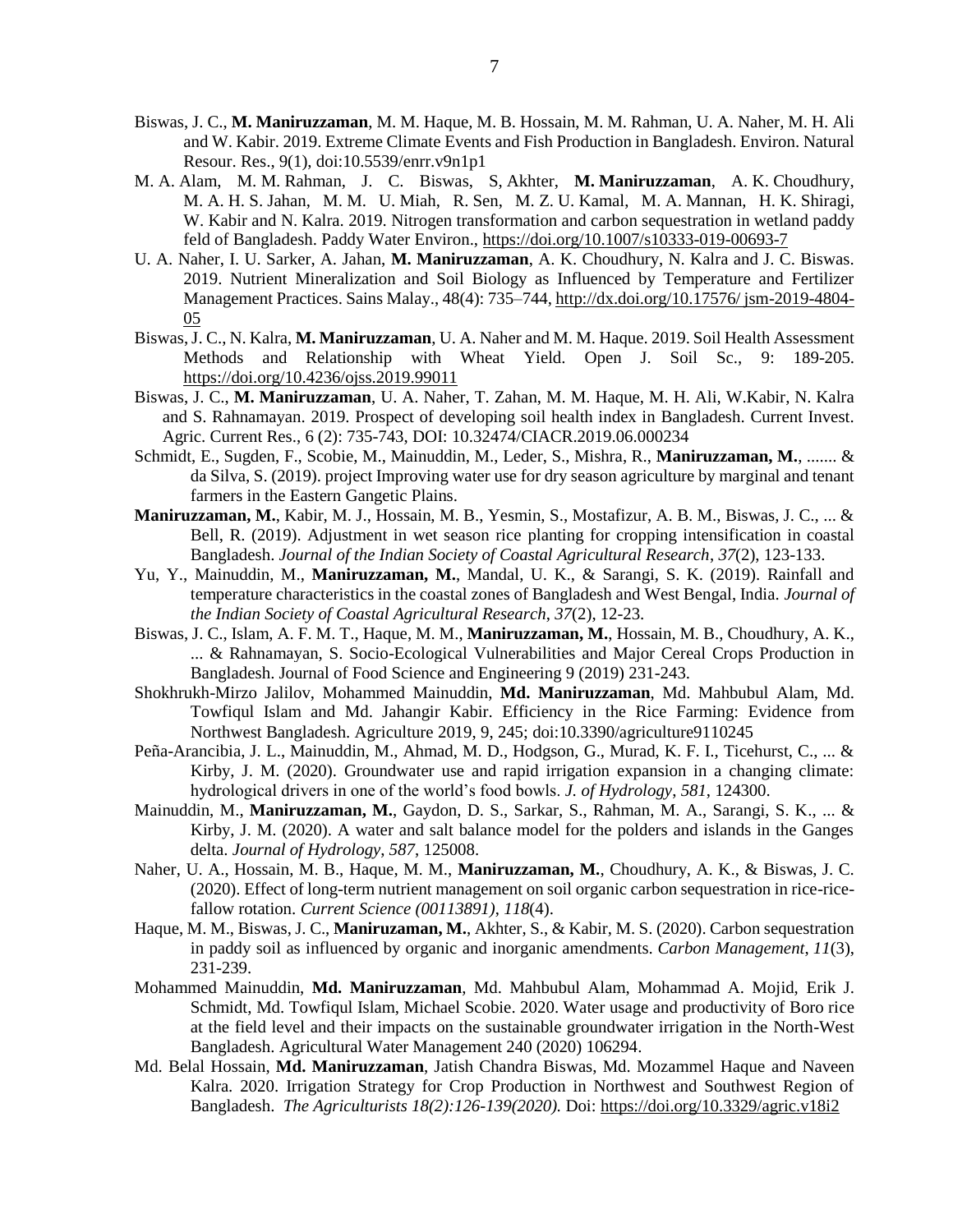- Biswas, J. C., Hossain, M. B., **Maniruzzaman, M.**, Haque, M. M., Akhter, S., Naher, U. A., ... & Sutton, M. A. (2021). Spatio-temporal distribution of reactive nitrogen species in relation to wheat cultivation in Bangladesh. *SN Applied Sciences*, *3*(1), 1-9.
- Mainuddin M, Alam MM, **Maniruzzaman M**, Kabir MJ, Mojid MA, Hasan MM, et al. (2021). Yield, profitability, and prospects of irrigated Boro rice cultivation in the North-West region of Bangladesh. PLoS ONE 16(4): e0250897.<https://doi.org/10.1371/journal.pone.0250897>
- Md Mozammel Haque, Jatish C. Biswas, **M. Maniruzzaman**, M. B. Hossain and M. R. Islam. 2021. Water management and soil amendment for reducing emission factor and global warming potential but improving rice yield. Paddy and Water Environment. <https://doi.org/10.1007/s10333-021-00851-w>
- Jatish Chandra Biswas, Md Mozammel Haque, **Md. Maniruzzaman**, Sh Akhtar, and Naveen Kalra. 2021. Coastal and Marine Pollution in Bangladesh: Pathways, Hotspots and Adaptation Strategies. *European Journal of Environment and Earth Sciences. 2(4): 26-34. DOI: <http://dx.doi.org/10.24018/ejgeo.2021.2.4.133>*
- Jatish Chandra Biswas, **Md. Maniruzzaman**, Md. Mozammel Haque, Md. Belal Hossain, Abdul Hamid, Naveen Kalra. 2021. Major fruit crops production in Bangladesh and their relationships with socio-ecological vulnerabilities. J. *Food Sci Nutr Res 2021; 4 (2): 118-130. DOI: 10.26502/jfsnr.2642-11000066*
- Md. Belal Hossain, Debjit Roy, **Md. Maniruzzaman**, Jatish Chandra Biswas, Umme Aminun Naher, Md. Mozammel Haque, and Naveen Kalra. 2021. ResponseofCropWaterRequirementandYield of Irrigated Rice to Elevated Temperature in Bangladesh. Int. J. of Agronomy. Volume 2021, Article ID 9963201, 11 pages. https://doi.org/10.1155/2021/9963201

#### **B. Short Communication:**

B C Roy, G M Panaullah and **M Maniruzzaman.** 2004. Effect of hill damage on yield of T. Aman rice in the tide prone areas of Bangladesh. Bangladesh Agron. J. 10(1&2): 145-148.

#### **C. Abstracts:**

- **M Maniruzzaman**, M A Sattar, J C Biswas and M A Saleque. 1994. Wheat Yield Gap Reduction at Farmers Field Through Water and Fertilizer Management. Abstract published in "10<sup>th</sup> International Congress of Soil Science" held in Sindh Agricultural University, Tandojam, Pakistan during March 16-19, 2004.
- **M Maniruzzaman**, J C Biswas and M A Sattar. 1994. Effect of Water and Fertilizer Management on Boro Rice Cultivation at Farmers Field. Abstract published in "10<sup>th</sup> International Congress of Soil Science" held in Sindh Agricultural University, Tandojam, Pakistan during March 16-19, 2004.

### **D. Workshop/Seminar papers:**

### **National:**

- M.H. Rashid, M.S. Islam & **M. Maniruzzaman.** 1994. Hydrogeologic properties and water qualities of aquifers at Comilla Sadar Thana. Paper presented to the 'National Workshop on Groundwater Resources' at Bangladesh Agric. Res. Council, Dhaka, 28-29 June 1994.
- M.H. Rashid, M.S. Islam & **M. Maniruzzaman.** 1994. Development of groundwater at Comilla Sadar Thana. Paper presented to the 'National Workshop on Groundwater Resources' at Bangladesh Agric. Res. Council, Dhaka, 28-29 June 1994.
- **M. Maniruzzaman**, M M Alam and M N Islam. 2002. Alternative hose pipe fittings for efficient irrigation water distribution in STW area. Paper presented to the "2<sup>nd</sup> Annual Paper Meet" at BARI, Gazipur, 22 December 2002.
- Dr. M A Sattar, **M Maniruzzaman** and F I M Golam Wahed Sarker. 2002. Participatory improved water distribution system: A technical and economic assessment in ICM project area. Paper presented to the "2<sup>nd</sup> Annual Paper Meet" at BARI, Gazipur, 22 December 2002.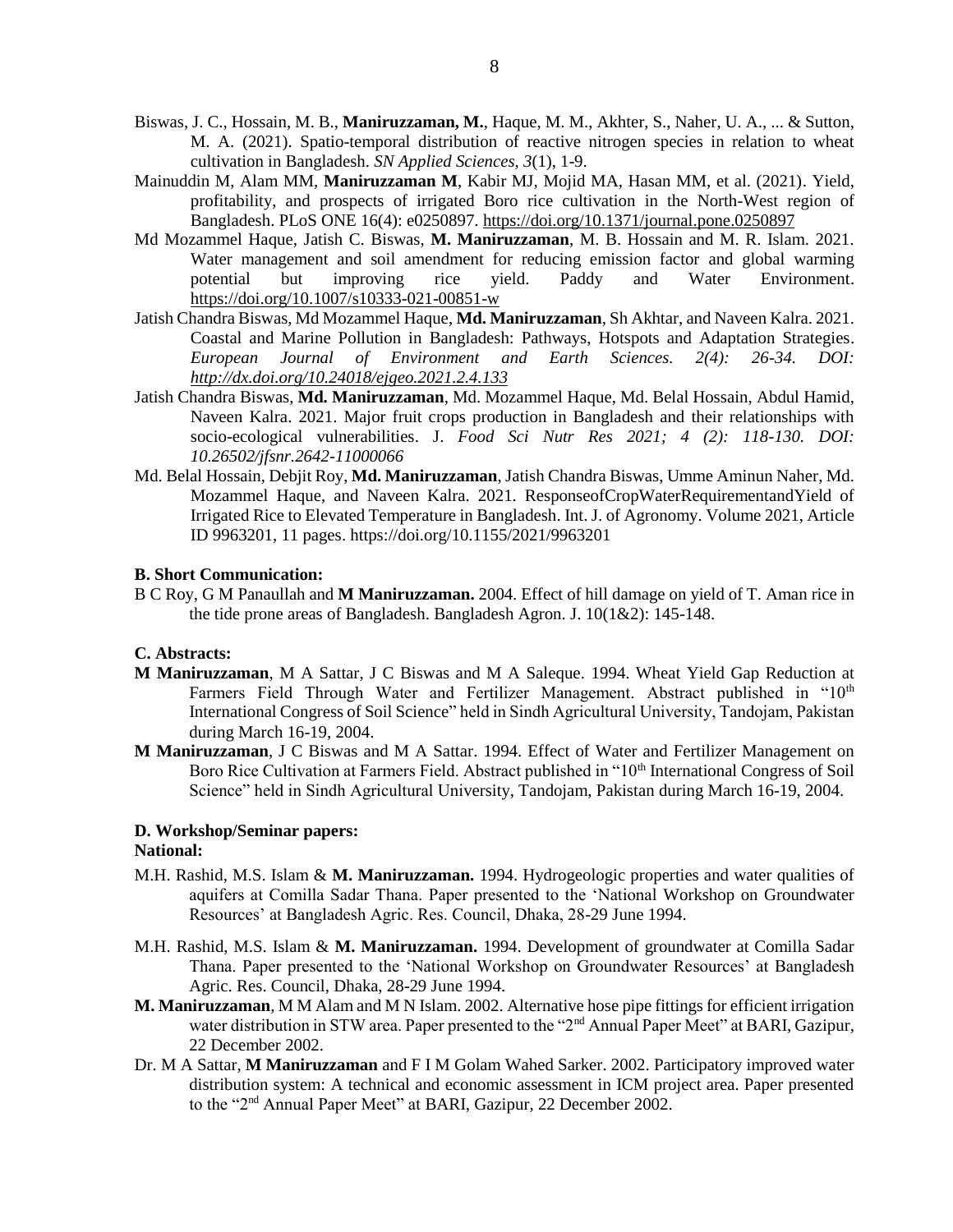- **M. Maniruzzaman**, M.A. Sattar, F.I.M. Golam Wahed Sarker and K.K. Sarker. 2003. Improving water use efficiency in Boro rice cultivation. Paper published in Proceedings of the First Annual Workshop of ICM sub-project in Northern Region of Bangladesh. June 28, 2003.
- **M. Maniruzzaman**, M.A. Sattar, J.C. Biswas and M.A. Saleque. 2003. Influence of fertilizer and irrigation on performance of wheat. Paper published in Proceedings of the First Annual Workshop of ICM sub-project in Northern Region of Bangladesh. June 28, 2003.
- J.C. Biswas, M.A. Saleque, **M. Maniruzzaman** and M.A. Sattar. 2003. Soil test based fertilizer management for rice production at farmers' field. Paper published in Proceedings of the First Annual Workshop of ICM sub-project in Northern Region of Bangladesh. June 28, 2003.
- F.I.M. Golam Wahed Sarker, M.A. Sattar and **M. Maniruzzaman.** 2003. Socio economic conditions and livelihoods status of resource-poor farmers at ICM project sites. Paper published in Proceedings of the First Annual Workshop of ICM sub-project in Northern Region of Bangladesh. June 28, 2003.
- F.I.M. Golam Wahed Sarker, M.A. Sattar and **M. Maniruzzaman.** 2003. Farm resource use and economic returns from crop production by resource-poor farmers at ICM project sites. Paper published in Proceedings of the First Annual Workshop of ICM sub-project in Northern Region of Bangladesh. June 28, 2003.
- **M. Maniruzzaman**, M.A. Sattar and J.C. Biswas. 2004. Efficient irrigation water management for Boro rice cultivation. Paper published in Proceedings of the Workshop on Integrated Crop Management (ICM) in Northern Region of Bangladesh. February 25, 2004.
- **M. Maniruzzaman**, J.C. Biswas and M.A. Sattar. 2004. Effect of water and fertilizer management on Boro rice cultivation. Paper published in Proceedings of the Workshop on Integrated Crop Management (ICM) in Northern Region of Bangladesh. February 25, 2004.
- **M. Maniruzzaman**, M.A. Sattar, J.C. Biswas and M A Saleque. 2004. Wheat yield gap reduction at farmer's field through water and fertilizer management. Paper published in Proceedings of the Workshop on Integrated Crop Management (ICM) in Northern Region of Bangladesh. February 25, 2004.
- Dr. M A Sattar, **M. Maniruzzaman** and f I M Golam Wahed Sarker. 2004. Participatory irrigation infrastructure development and its adoption in ICM project areas. Paper published in Proceedings of the Workshop on Integrated Crop Management (ICM) in Northern Region of Bangladesh. February 25, 2004.
- J.C. Biswas, M A Saleque, **M. Maniruzzaman** and M.A. Sattar. 2004. Alleviation of rice yield gap at farmer's field through fertilizer and agronomic management. Paper published in Proceedings of the Workshop on Integrated Crop Management (ICM) in Northern Region of Bangladesh. February 25, 2004.
- J.C. Biswas, **M. Maniruzzaman,** M.A. Sattar and M G Neogi. 2004. Increasing land productivity through improved cropping patterns at farmers' field. Paper published in Proceedings of the Workshop on Integrated Crop Management (ICM) in Northern Region of Bangladesh. February 25, 2004.
- F I M Golam Wahed Sarker, Dr. M A Sattar and **M. Maniruzzaman.** 2004. Economic importance of supplemental irrigation on Transplanted Aman rice. Paper published in Proceedings of the Workshop on Integrated Crop Management (ICM) in Northern Region of Bangladesh. February 25, 2004.

#### **International**

- Dr. M A Sattar, Dr. M A Baqui and **M Maniruzzaman.** 2005. Multiple Use of water in Rainfed and Irrigated Systems for Increasing Water Use Efficiency and Crop productivity in Bangladesh. Paper presented in the Workshop on Multiple Water Use Systems for Productivity and Livelihood Improvement in Indo-Gangetic Basin. New Delhi, India, 6-7 December, 2005
- M H Uddin, **M Maniruzzaman** and M Sh Islam. 2006. Research plan of the project. Paper presented in the Inception meeting of the ADB-supported project: "Developing and disseminating of watersaving rice technologies in South Asia" and Workshop on soil and root health issues in watersaving rice systems. IRRI, Philippines, 25-27 September, 2006.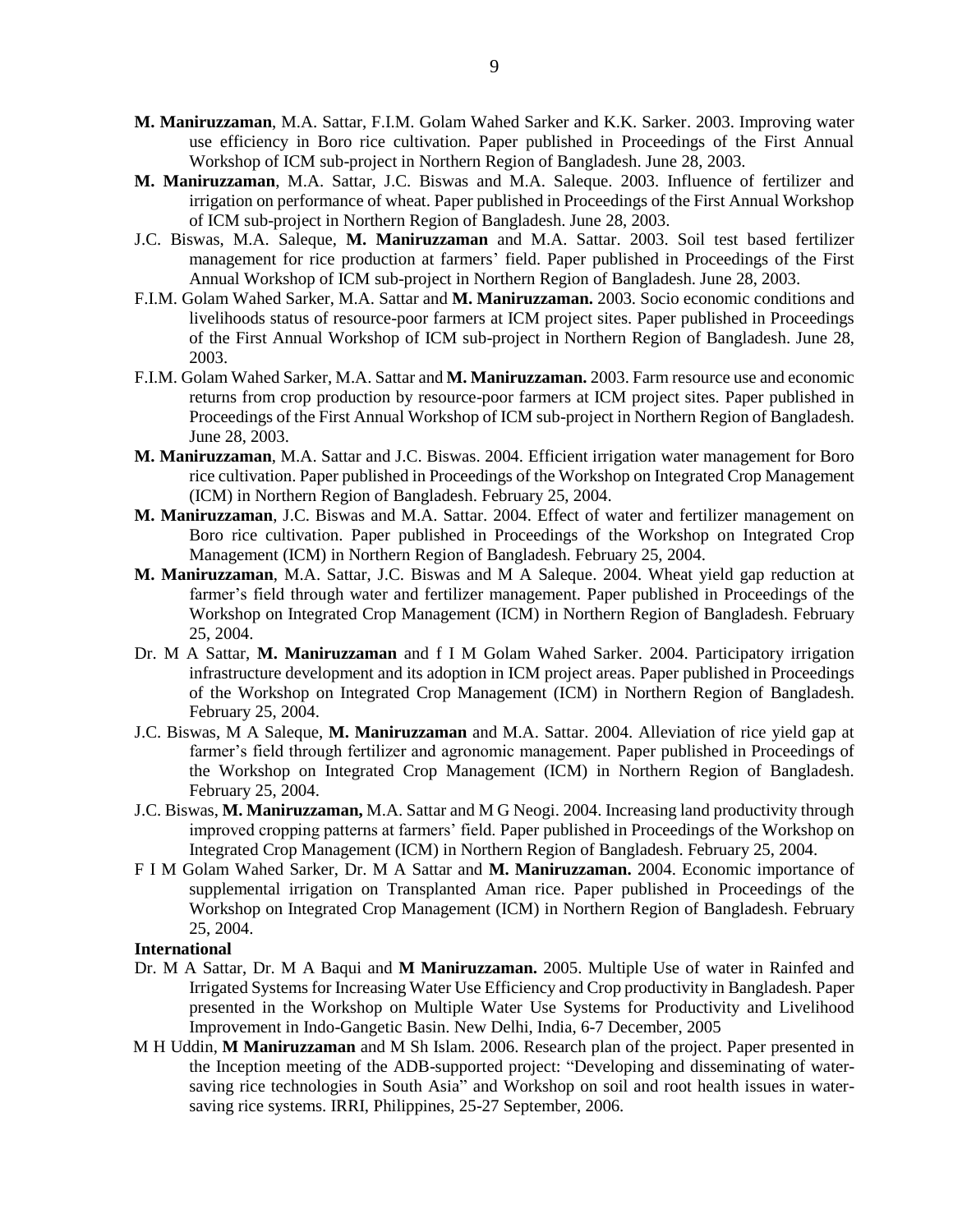M A Salam, M H Uddin, **M Maniruzzaman,** M Sh Islam and M R A Sarker. 2007. Research plan and result of the project. Paper presented in the First review planning meeting of the ADB-supported project: "Development and dissemination of water-saving rice technologies in South Asia". RDA, Bogra, Bangladesh. 03-05 April, 2007.

#### **E. List of Books/Book Chapter/Policy Manual:**

Irrigation management of field crops: Rice by **M. Maniruzzaman** and Debjit Roy. Book chapter in Irrigation management, Technologies and Environmental Impact. Editor: M Hossain Ali. Nova Publishers, Inc, New York, 2013.

Policy Manual of Climate Change Impact on Rice Production: Guidelines for Adaptation in Bangladesh. Jatish C Biswas, **M Maniruzzaman**, Uday S Nagothu and m H Sarker. BRRI-Bioforsk-CEGIS, Gazipur-1701, Bangladesh, 2014.

Climate Change and Adaptation: Crop production in drought and saline prone areas of Bangladesh. Editors: Jatish C Biswas and **M Maniruzzaman**. Climate Change and Rice Project, BRRI, Gazipur-1701, Bangladesh, 2014.

Greenhouse Gas Emissions from Selected Cropping Patterns in Bangladesh M. M. Haque, J. C. Biswas, M. Maniruzzaman, A. K. Choudhury, U. A. Naher, B. Hossain, S. Akhter, F. Ahmed, and N. Kalra. In: Climate Change and Agriculture in India: Impact and Adaptation. Editor: Syed Sheraz Mahdi. Springer publication, June, 2018

#### **F. List of Reports/Proceedings/Bulletin:**

One-year study report on **An Estimation of Annual Groundwater Abstraction Rate in Muktagacha Upazila** by **M. Maniruzzaman**, M. Ohiduzzaman, F.R. Baig and M.M. Nur. Dept. of IWM, BAU, Mymensingh, 1989.

Final project report on **A Study on Recharge and Depletion Characteristics of Aquifers in Comilla Region** by M.H. Rashid, **M. Maniruzzaman** and M.A.B. Kamal. IWM Division, BARI, Gazipur, 1992.

**Irrigation and Water Management Programme**, annual research report by B.R. Khan, M.S. Islam and **M. Maniruzzaman**. Irrigation and Water Management Division, BARI, Gazipur, 1993.

A report on **Irrigation System Plan and Design** by M.S. Islam and **M. Maniruzzaman**. Breeder Seed Production Centre, Debiganj, Panchagar. Commissioned by the CEA/CDP, IWM Division, BARI, Gazipur, 1994.

Final project report on **Rice-Wheat System Research (Funded by IRRI)**. By Dr. M.A. Sattar, M.N. Islam, M.A. Quayum, **M. Maniruzzaman** and M. Golam Wahed Sarker. In collaboration with BRRI and IRRI. BRRI, Gazipur, June 2001.

**Participatory Farmers' Training Manual (Funded by PETRRA)**. A farmers' training manual of ICM project sites. Edited by M.A. Sattar, M. Golam Wahed Sarker and **M. Maniruzzaman**. In collaboration with GKF, RDRS and BRRI. BRRI, Gazipur, January 2002. Vol. 2, Training-1.

**Consultancy report on Irrigation Potentialities for Crops and Vegetables Production in Char Areas for Livelihood Improvement** by M.A. Sattar, M. Golam Wahed Sarker and **M. Maniruzzaman**. Department of International Development Bangladesh: Char Livelihoods Programme. April 2002.

**Benchmark Survey Report on Integrated Crop Management (ICM) in North-West Region of Bangladesh (Funded by PETRRA)** by M.A. Sattar, F.I.M. Golam Wahed Sarker and **M. Maniruzzaman**. In collaboration with BRRI GKF and RDRS. BRRI, Gazipur, October 2002.